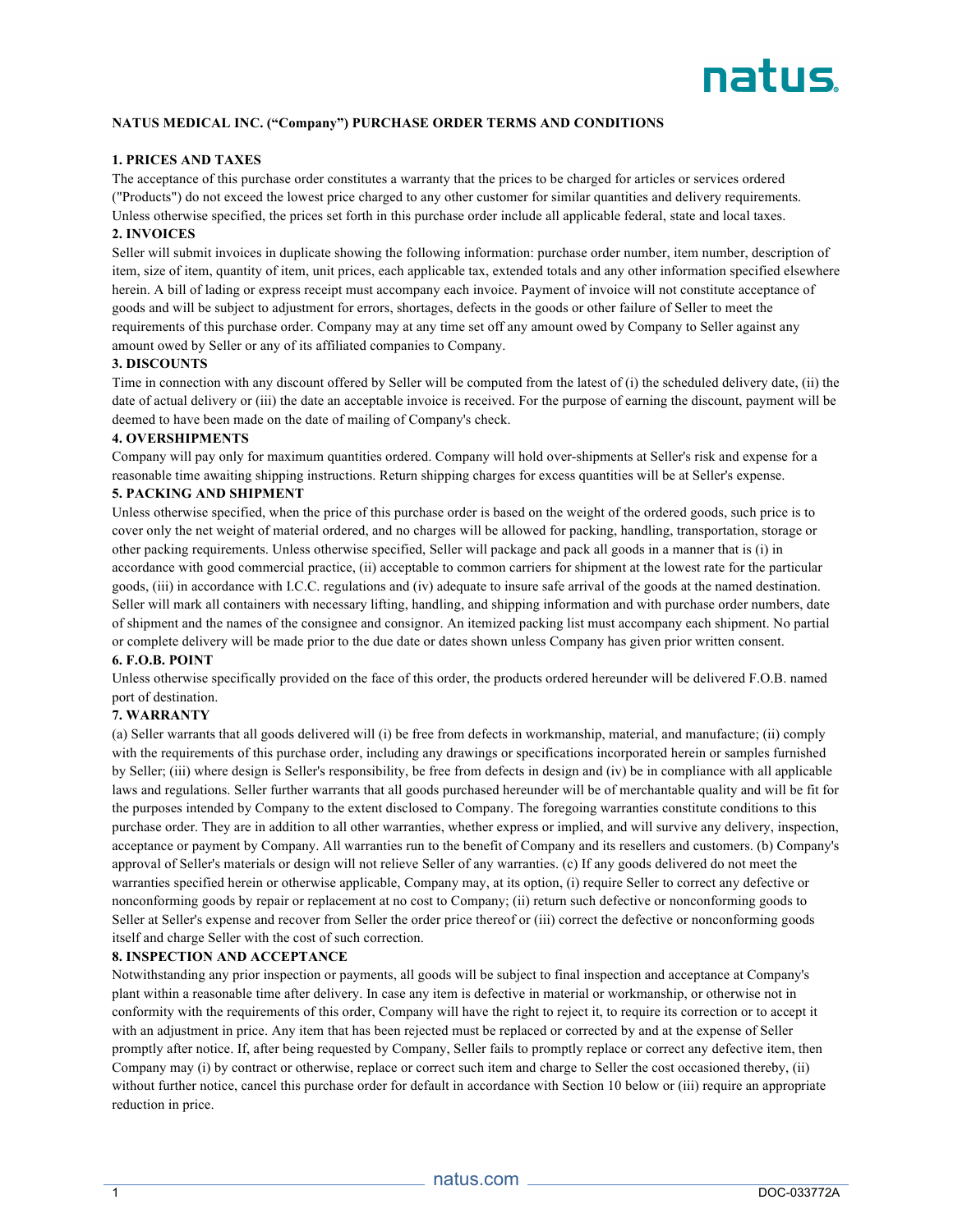

## **9. CHANGE ORDERS**

(a) The Company may at any time, by a written order, suspend performance hereunder, increase or decrease the ordered quantities, change the due date or make changes in any one or more of the following: (i) applicable drawings, designs or specifications; (ii) method of shipment or packing; and/or (iii) place of delivery. (b) If the change causes an increase in the cost or the time required by Seller for performance of this purchase order and Seller so notifies Company, then an equitable adjustment will be made in the order price or delivery schedule or both, and the purchase order will be modified accordingly in writing. No claim by Seller for such an adjustment will be valid unless asserted within twenty (20) days from the date of receipt by Seller of the notification of change; provided, however, that such period may be extended upon the written approval of Company. (c) Seller shall notify Company of any significant change to its processes (including design, development or manufacturing processes) pertaining to Products, and Company reserves the right to accept or reject Products based on any such changed process. (d) Nothing in this Section 9 is intended to excuse Seller from proceeding with this purchase order as changed or amended.

#### **10. CANCELLATION FOR DEFAULT**

(a) It is understood and agreed that time is of the essence for this order because the goods or services ordered herein are needed for products of Company that have a very short, carefully timed market life; failure of Seller to deliver on the due date could cause Company's products to be unmarketable. Company may, by written notice, cancel this order in whole or in part if, in Company's good-faith opinion, Seller has failed to (i) make delivery of the items or to perform the services within the time specified herein, or any extension thereof by written change order or amendment; (ii) replace or correct defective items in accordance with the provisions of Sections 7 or 8 above; (iii) perform any of the other provisions of this purchase order or (iv) has so failed to make progress under this purchase order as to endanger performance in accordance with its terms. (b) If this purchase order is canceled for Seller's default, Company may procure, upon such terms and in such manner as Company may deem appropriate, goods or services similar or substantially similar to those canceled. Seller will then be liable to Company for any excess costs occasioned thereby. (c) If all or a portion of this purchase order is canceled for Seller's default, Company may require Seller to transfer title and to deliver to Company, in the manner and to the extent directed by Company, (i) all completed items not yet delivered and (ii) any partially completed items and materials that Seller has produced or acquired for the performance of the terminated portion. Seller will, upon direction of Company, protect and preserve the property listed in this paragraph that is in the possession of Seller. Payment for completed items delivered to and accepted by Company under this paragraph will be in an amount (not to exceed the contract price) agreed upon by Seller and Company; however, Seller's obligation to carry out Company's direction as to delivery, protection and preservation of the property will not be contingent upon prior agreement as to such amount. (d) Nothing in this Section 10 is intended to excuse Seller from proceeding with any uncancelled portion of this purchase order.

#### **11. TERMINATION FOR CONVENIENCE**

(a) At any time for convenience, Company may terminate this purchase order, in whole or in part, by written notice. (b) Upon such termination, Seller will, to the extent and at the times specified by Company, stop all work under this purchase order; place no further orders for materials to complete the work; assign to Company all Seller's interests under terminated subcontracts and orders; settle all claims thereunder after obtaining Company's approval; protect all property in which Company has or may acquire an interest and transfer title and make delivery to Company of all articles, materials, work in process and other things held or acquired by Seller in connection with the terminated portion of this purchase order. Seller will proceed promptly to comply with Company's instructions respecting each of the foregoing without awaiting settlement or payment of its termination claim. (c) Within six (6) months after such termination, Seller may submit to Company its written claim for termination charges, in the form and with the certifications prescribed by Company. Failure to submit the claim within six (6) months will constitute a waiver of all claims and a release of all Company's liability arising out of the termination. (d) The parties may agree upon the amount to be paid Seller for such termination. If they fail to agree, Company will pay Seller the following amounts: (i) The contract price for all items completed or services rendered in accordance with this purchase order for which payment has not been made. (ii) The actual costs incurred by Seller which are properly allocable under recognized commercial accounting practices to the terminated portion of this purchase order, plus a fair and reasonable profit on such costs. If it appears that Seller would have sustained a loss on the order, no profit will be allowed and an adjustment will be made reducing the amount of the settlement to reflect the indicated rate of loss. (iii) The reasonable costs incurred by Seller in making settlement hereunder and in protecting property in which Company has or may acquire an interest. (e) Payments made under Sections 11(d)(i) and (ii) above may not exceed the aggregate price specified in this purchase order less payments otherwise made or to be made. Any amounts payable for property lost, damaged, stolen or destroyed prior to delivery to Company will be excluded from amounts otherwise payable to Seller under this Section 11.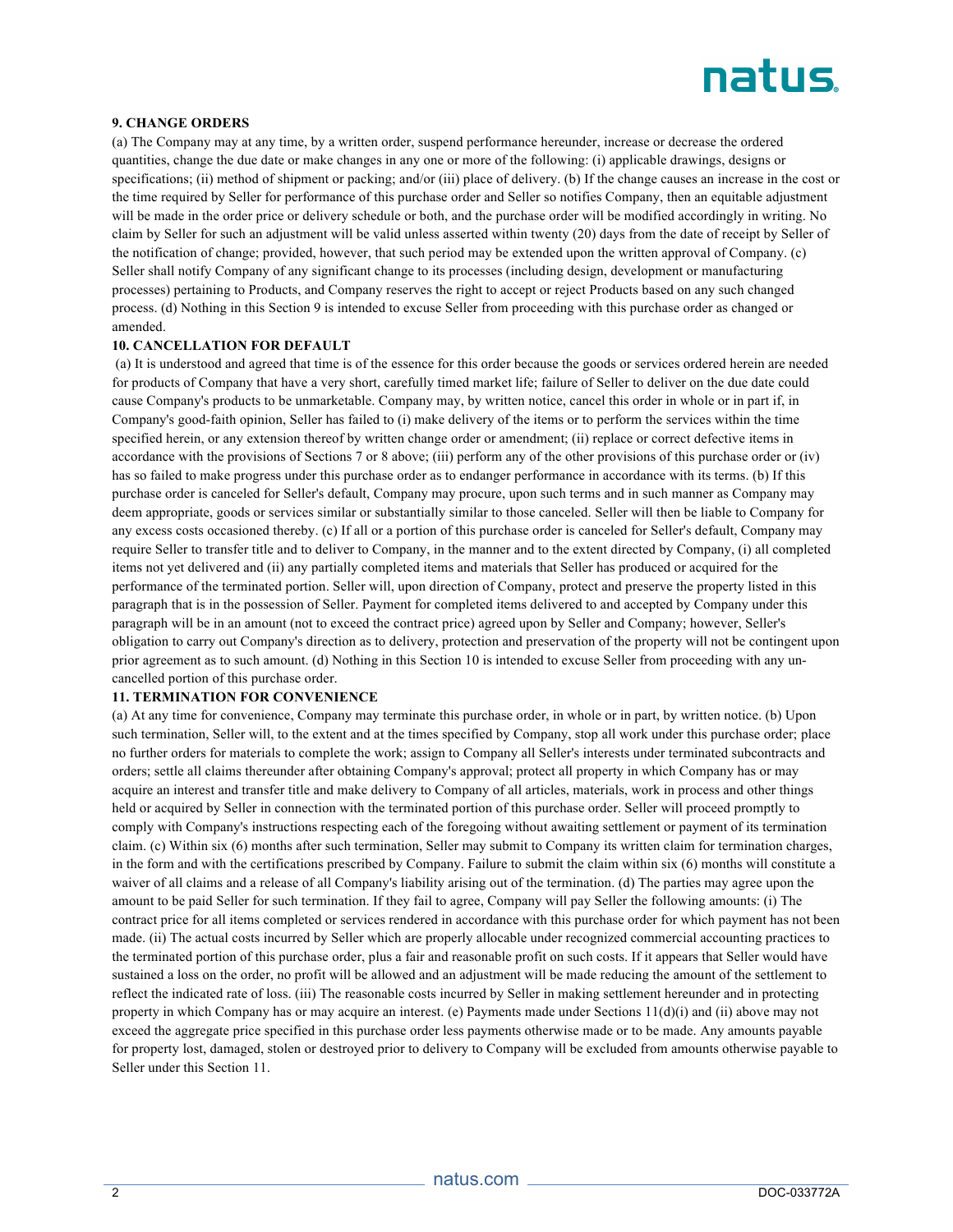# natus

# **12. RISK OF LOSS OR DAMAGE**

Notwithstanding any prior inspections and irrespective of the F.O.B. point named herein, Seller will bear all risk of loss, damage or destruction to the ordered goods until final acceptance of the goods by Company at destination. Seller will bear the same risk with respect to any goods rejected by Company. Company, however, will be responsible for any loss occasioned by the gross negligence of its employees acting within the scope of their employment.

#### **13. WAIVER**

The failure of Company to enforce at any time any of the provisions of this purchase order, to exercise any election or option provided herein or to require at any time the performance by Seller of any of the provisions herein will not in any way be construed to be a waiver of such provisions.

# **14. REMEDIES**

The remedies stated herein are in addition to all other remedies at law or in equity.

## **15. INDEMNIFICATION**

(a) Seller agrees to indemnify Company, its agents, customers, successors, and assigns against any loss, damage and liability (including costs and expenses) for actual or alleged infringement of any patent, copyright, trademark or other third party right arising out of the use or sale of the goods by Company, its agents or customers; provided, however, that Company must notify Seller of any suit, claim or demand involving such infringement and permit Seller to defend against or settle the same. If any injunction is issued as the result of any such infringement, Seller agrees, at Company's option, to (i) refund to Company the amounts paid to Seller for the goods covered by the injunction or (ii) promptly furnish Company with acceptable and noninfringing goods. (b) Seller agrees to indemnify Company against any and all liability and expense resulting from any alleged defect in the goods, whether latent or patent, including allegedly improper construction and design or from the failure of the goods to comply with specifications. (c) Seller warrants that there are no liabilities for royalties, mechanics liens or other encumbrances on the goods supplied and agrees to indemnify Company against any such liabilities. (d) The above indemnifications are in addition to all other rights of indemnification of Company against Seller.

#### **16. NON-DISCLOSURE OF CONFIDENTIAL MATTERS**

Seller will not quote for sale to others, without Company's written authorization, any goods purchased under Company's specifications or drawings. All specifications, drawings, electronic files, samples and other data furnished by Company will be treated by Seller as confidential information, will remain Company's property and will be returned to Company on request. All such material will be fully insured by Seller against any loss and will not be used directly or indirectly in any way detrimental to Company's business.

# **17. ASSIGNMENTS**

No right or obligation under this purchase order (including the right to receive monies due) may be assigned by Seller without the prior written consent of Company and any purported assignment without such consent will be void. Company may assign this purchase order at any time if such assignment is considered necessary by Company in connection with a sale of Company's assets or a transfer of its obligations.

#### **18. NOTICE OF DELAYS**

Whenever any event delays or threatens to delay the timely performance of this purchase order, Seller will immediately notify Company of such event and furnish all relevant details. Receipt by Company of such notice will not constitute a waiver of the due dates hereunder.

# **19. PATENT LICENSE**

Seller, as part consideration for this purchase order and without further cost to Company, hereby grants to Company (and, to the extent requested by Company, to the government) an irrevocable, non-exclusive, royalty free license to use, sell, manufacture and cause to be manufactured products embodying any inventions and discoveries made, conceived or actually reduced to practice in connection with the performance of this purchase order.

#### **20. BLANKET PURCHASE ORDER**

If this order is a "blanket purchase order", "BPO" or the like, Seller acknowledges and agrees that the quantities set forth on the face hereof represent Company's good faith estimate of its needs for such goods. Seller also acknowledges and agrees that such quantities are subject to change by Company in its sole discretion upon notice to Seller. From time to time, Company will deliver to Seller forecasts of Company's requirements for goods and services under a blanket purchase order (each such report a "Requirements Notice"). Seller agrees to deliver the goods and services under a blanket purchase order in accordance with the Requirements Notice.

# **21. COMPLIANCE WITH LAW, REGULATION AND COMPANY RULES**

Seller will comply with all federal, state and local laws and regulations. Seller certifies that the goods purchased are produced in compliance with and will conform to all applicable current requirements of OSHA, EPA, FLSA and HIPAA. The provisions of the Equal Opportunity Clause of Executive Orders 11246 and 11375 are herein incorporated by reference. If this order covers the